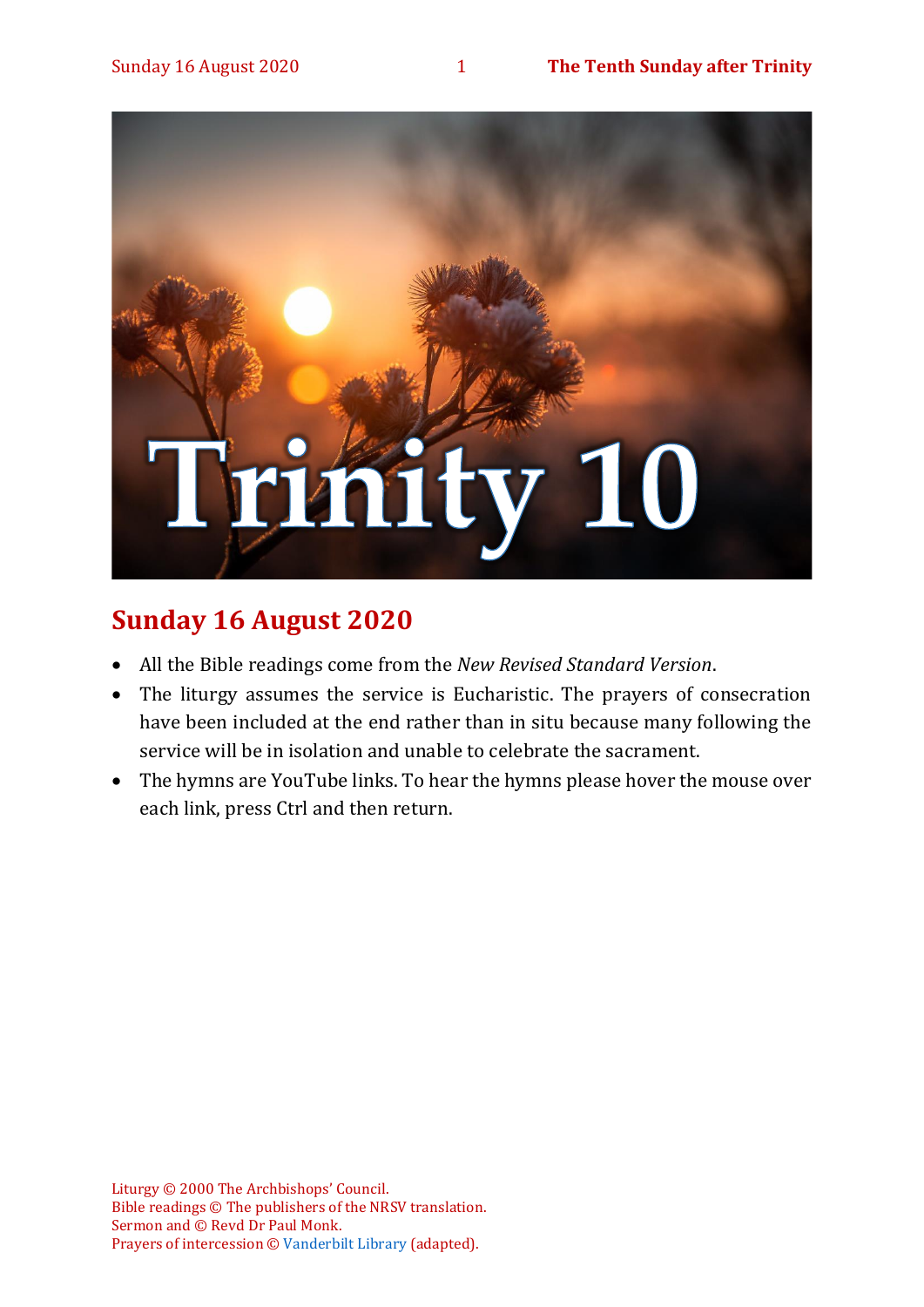# **Introduction and welcome**

HYMN 1 **[As the deer pants](https://www.youtube.com/watch?v=UZv3jzOTE70)** (please click on this link to hear the hymn)

# **The Welcome**

In the name of the Father, and of the Son, and of the Holy Spirit

All **Amen.**

The Lord be with you

All **And also with you.**

# **The Preparation**

All **Almighty God,**

**to whom all hearts are open, all desires known, and from whom no secrets are hidden: cleanse the thoughts of our hearts by the inspiration of your Holy Spirit, that we may perfectly love you, and worthily magnify your holy name; through Christ our Lord. Amen.**

Our Lord Jesus Christ said:

The first commandment is this: 'Hear, O Israel, the Lord our God is the only Lord. You shall love the Lord your God with all your heart, with all your soul, with all your mind, and with all your strength.'

And the second is this: 'Love your neighbour as yourself.'

There is no other commandment greater than these.

On these two commandments hang all the law and the prophets.

### All **Amen. Lord, have mercy.**

God so loved the world that he gave his only Son Jesus Christ to save us from our sins, to be our advocate in heaven, and to bring us to eternal life. Therefore, let us confess our sins in penitence and faith, firmly resolved to keep God's commandments and to live in love and peace with all.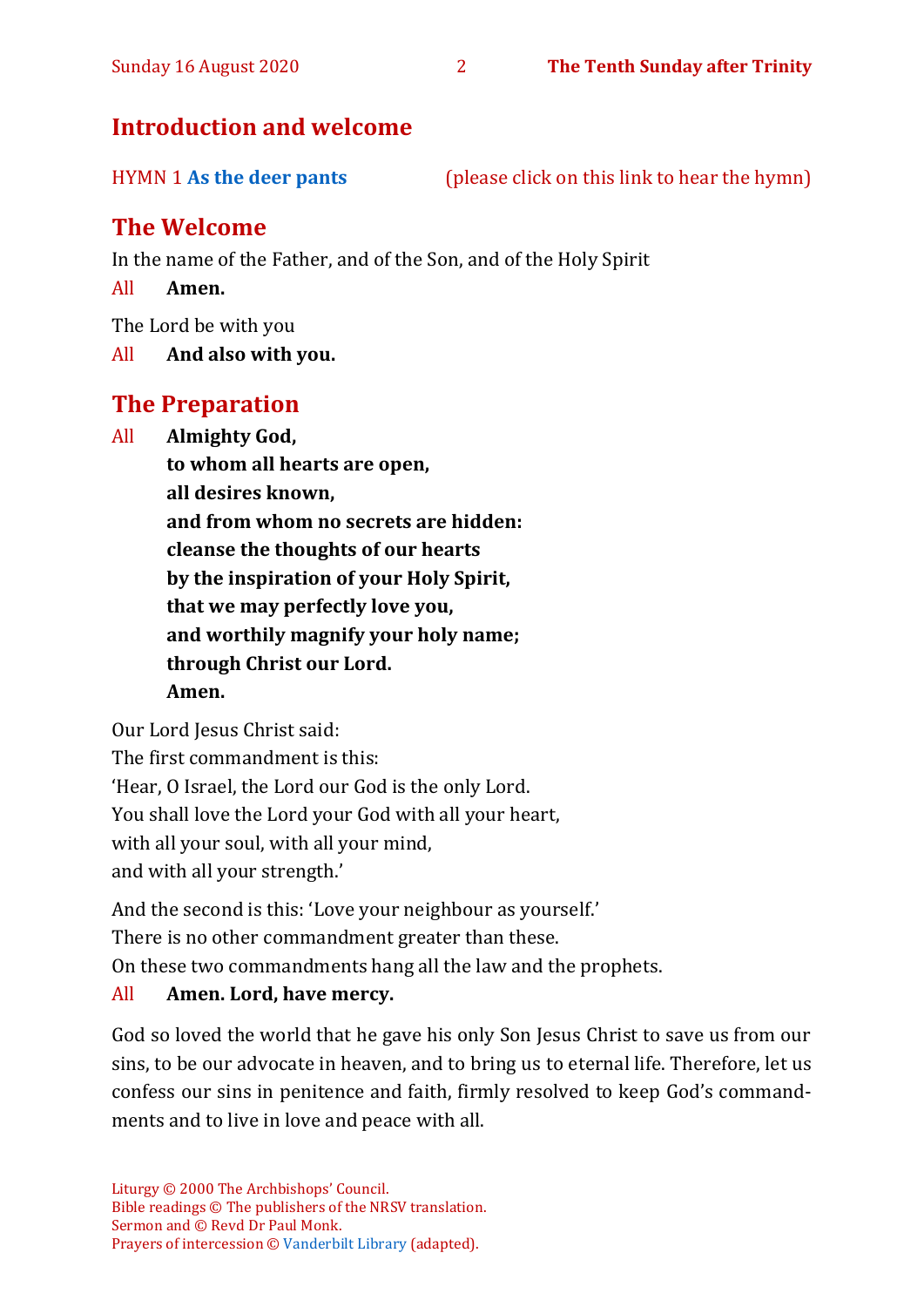All **Almighty God, our heavenly Father, we have sinned against you and against our neighbour in thought and word and deed, through negligence, through weakness, through our own deliberate fault. We are truly sorry and repent of all our sins. For the sake of your Son Jesus Christ, who died for us, forgive us all that is past and grant that we may serve you in newness of life to the glory of your name. Amen.**

Almighty God,

who forgives all who truly repent, have mercy upon you, pardon and deliver you from all your sins, confirm and strengthen you in all goodness, and keep you in life eternal; through Jesus Christ our Lord. All **Amen.**

# **The Gloria**

This version of the Gloria is sung to the tune of 'Cwm Rhondda'. Click **[here](about:blank)** for the tune.

All **Glory be to God in Heaven, Songs of joy and peace we bring, Thankful hearts and voices raising, To creation's Lord we sing. Lord we thank you, Lord we praise you, Glory be to God our King: Glory be to God our King.**

> **Lamb of God, who on our shoulders, Bore the load of this world's sin;**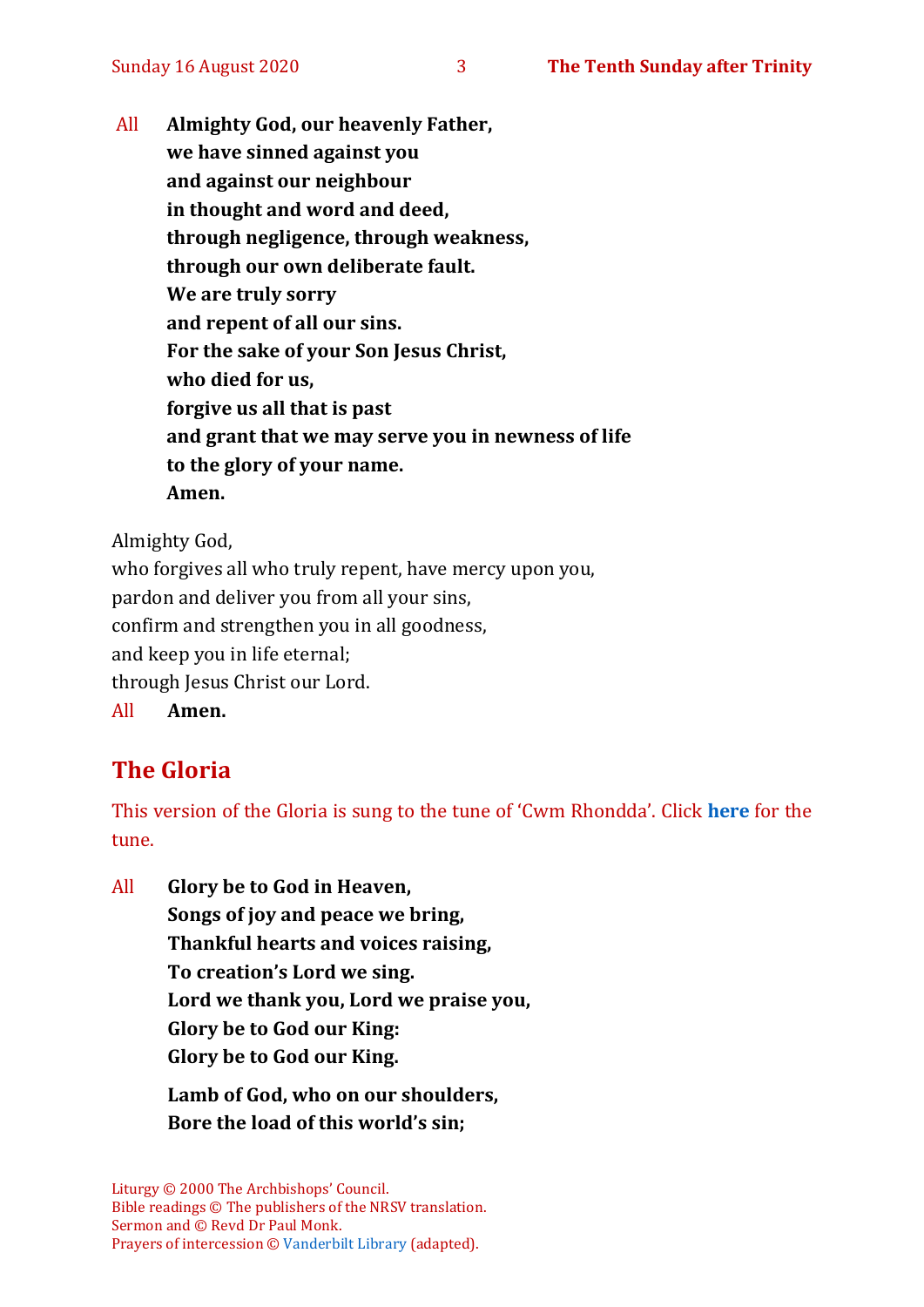**Only Son of God the Father, You have brought us peace within. Lord, have mercy, Christ have mercy, Now your glorious reign begin: Now your glorious reign begin.**

**You O Son of God are Holy, You we praise with one accord. None in heav'n or earth is like you, Only you are Christ the Lord. With the Father and the Spirit, Ever worshipped and adored: Ever worshipped and adored.**

# **The Collect for the Tenth Sunday after Trinity**

Lord of heaven and earth, as Jesus taught his disciples to be persistent in prayer, give us patience and courage never to lose hope, but always to bring our prayers before you; through Jesus Christ our Lord. All **Amen.**

# **First reading**

#### *A reading from the Book of the Prophet Isaiah*

The Lord says, 'Maintain justice, and do what is right, for soon my salvation will come, and my deliverance be revealed. The foreigners who join themselves to the Lord, to minister to him, to love the name of the Lord, and to be his servants, all who keep the Sabbath, and do not profane it, and hold fast my covenant — these I will bring to my holy mountain, and make them joyful in my house of prayer; their burnt offerings and their sacrifices will be accepted on my altar; for my house shall be called a house of prayer for all peoples. Thus says the Lord God, who gathers the outcasts of Israel, I will gather others to them besides those already gathered.' *Isaiah 56:1,6–8*

This is the Word of the Lord

#### All **Thanks be to God.**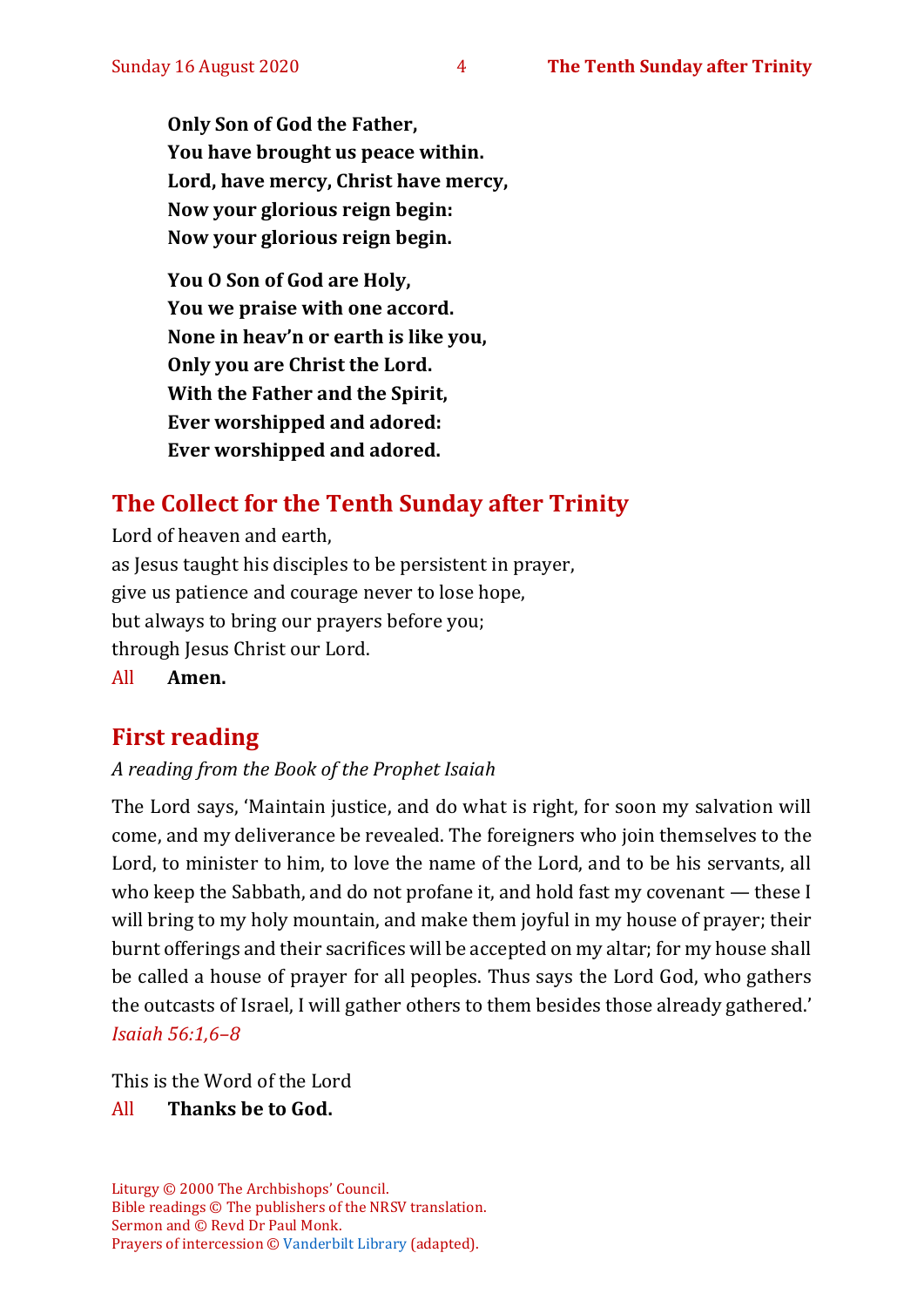# **Second reading**

A reading from St Paul's Letter to the Romans

I ask then: Did God reject his people? By no means! I am an Israelite myself, a descendant of Abraham, from the tribe of Benjamin. God did not reject his people, whom he foreknew. God's gifts and his call are irrevocable. Just as you who were at one time disobedient to God have now received mercy as a result of their disobedience, so they too have now become disobedient in order that they too may nowreceive mercy as a result of God's mercy to you. For God has bound everyone over to disobedience so that he may have mercy on them all.

This is the Word of the Lord *Romans 11:1–2a, 29–32*

All **Thanks be to God.**

HYMN 2 **[How lovely on the mountain](https://www.youtube.com/watch?v=_lQRmFXNA2Q)** (please click on this link to hear the hymn)

# **Gospel reading**

Hear the Gospel of our Lord Jesus Christ according to Matthew

### All **Glory to you O Lord.**

Jesus went to the district of Tyre and Sidon. Just then a Canaanite woman from that region came out and started shouting, 'Have mercy on me, Lord, Son of David; my daughter is tormented by a demon.' But he did not answer her at all. His disciples urged him, saying, 'Send her away, for she keeps shouting after us.'

He answered, 'I was sent only to the lost sheep of the house of Israel.' But she came and knelt before him, saying, 'Lord, help me.' He answered, 'It is not fair to take the children's food and throw it to the dogs.'

She said, 'Yes, Lord, yet even the dogs eat the crumbs that fall from their masters' table.'

Jesus answered her, 'Woman, great is your faith! Let it be done for you as you wish.' And her daughter was healed instantly. *Matthew 15:21–28*

This is the Gospel of the Lord

All **Praise to you O Christ.** 

# **Sermon**

I wonder if you remember where you were standing when President Kennedy was shot? He was an icon of hope so his death represented the death of his kind of hope. That's why it was such a ground-shaking shock.

I wonder if remember where you were when saw the Berlin Wall had opened?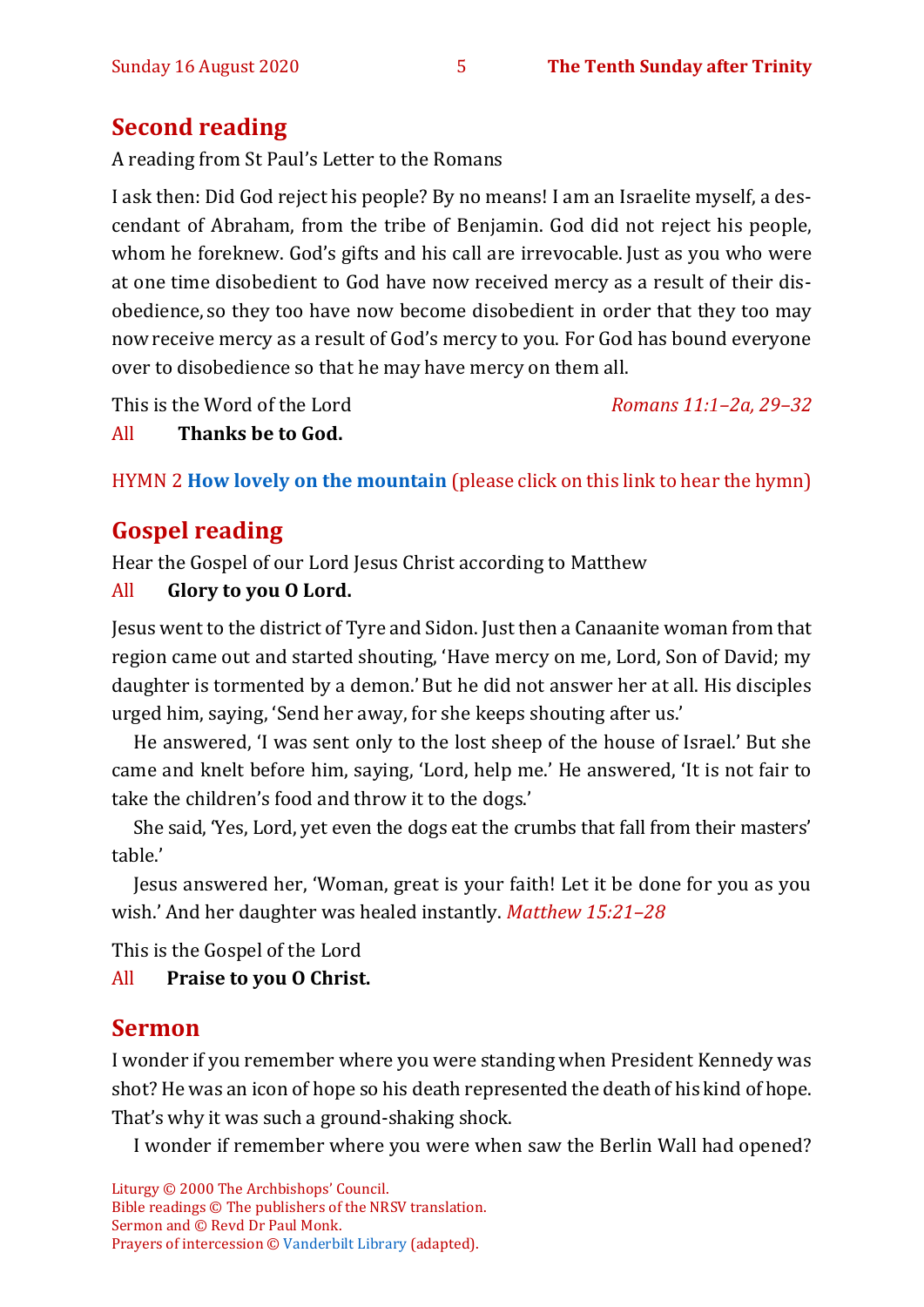What were you doing when you heard that Princess Diana had died? Where were you when you first saw images of the attacks on the Twin Towers in New York?

In all these cases, the shock was disproportionate because we didn't think the thing or person could change. A symbol of permanence had gone and thereby shown its real impermanence. We needed to think the unthinkable.

In today's Gospel passage we see a change occurring that is just as momentous. At the beginning of the reading Jesus is a different person from the Jesus at its end. It starts with a woman from Canaan (in Mark's Gospel she's from Syrian Phoenicia which is nearby). She's a foreigner and all Jews were taught to avoid foreigners. Jews, particularly those who followed the religious Law, would have crossed the road to avoid any encounter with a foreigner (think about the parable of the Good Samaritan). This background explains why Jesus did not at first answer this woman and why the disciples told Him to walk away when she kept on calling Him.

The encounter then continued. God must have spoken to Jesus *because he changed his mind.* Jesus realised at this point in the Gospel story that he's been sent to all humanity and not just the chosen people, the Jews. It means everything has changed: notice where you are when you saw the enormity of this change in policy.

In a sense, Jesus should have known that God wants *everyone* to follow Him regardless of race, gender, background, etc., because the Scriptures reiterate this truth so many times. The prophets repeatedly said that God loves every human being and wants everyone to follow Him, become a disciple, and accept eternal life. That's what the reading from Isaiah is about when it talks of 'gathering others').

Jesus is fully human and fully divine. The human part of Jesus was human as we are. He will have learned to walk, talk, and read. And in today's Gospel, the human part of Jesus learned a new lesson: that God's love reaches across every barrier.

Christians believe that God is infinite in scope, character and love. It's a sign of our own growth in our relationship with God that He becomes bigger, wider, deeper and grows. We need to accept the message that Jesus learns in today's Gospel passage: if God is not Lord of all, He's not yet Lord at all. We therefore need to work out for ourselves in which ways we think God cannot act, love, accept—analyse where (for us) God is not yet Lord, and ask Him to reveal Himself to us just as he did to Jesus in today's reading.

#### **The Creed**

Do you believe and trust in God the Father, the source of all being and life,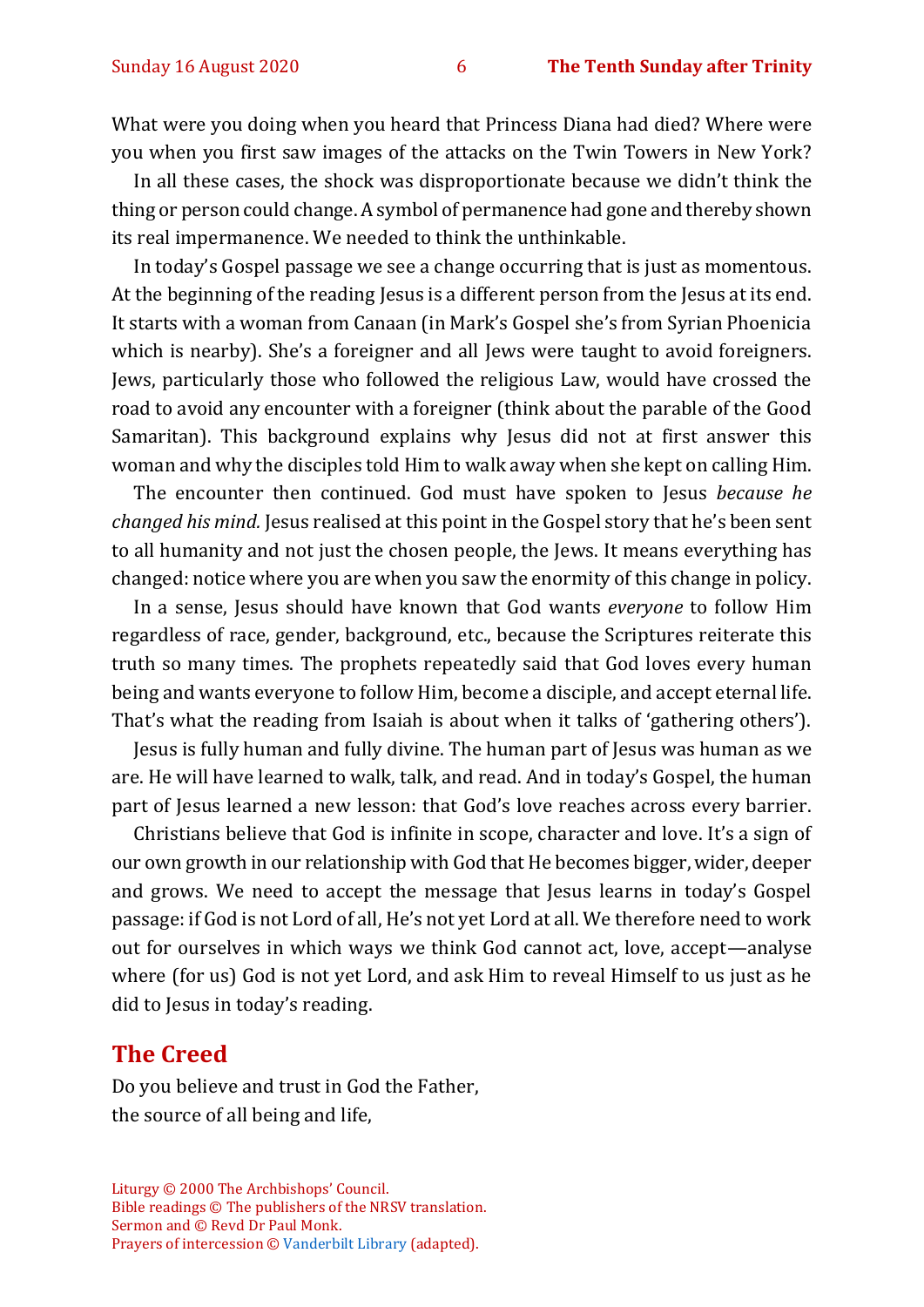the one for whom we exist?

### All **We believe and trust in him.**

Do you believe and trust in God the Son, who took our human nature,

died for us and rose again?

### All **We believe and trust in him.**

Do you believe and trust in God the Holy Spirit, who gives life to the people of God and makes Christ known in the world?

#### All **We believe and trust in him.**

This is the faith of the Church.

All **This is our faith. We believe and trust in one God, Father, Son and Holy Spirit. Amen.**

# **Prayers of intercession**

Eternal God, you are present with us throughout our lives, even when others plot to do us harm. May we learn to live together in unity, that in all we do, we may sing your praises now and forever.

Lord in your mercy

#### All **hear our prayer.**

Hear our prayers, God of power, and through the ministry of your Son free us from the grip of the tomb, that we may desire you as the fullness of life and proclaim your saving deeds to all the world.

Lord in your mercy

#### All **hear our prayer.**

Move us to praise your gracious will, for in Christ Jesus you have saved us from the deeds of death and opened for us the hidden ways of your love.

Lord in your mercy

#### All **hear our prayer.**

Loving God, open our ears to hear your word and draw us closer to you, that the whole world may be one with you as you are one with us in Jesus Christ our Lord.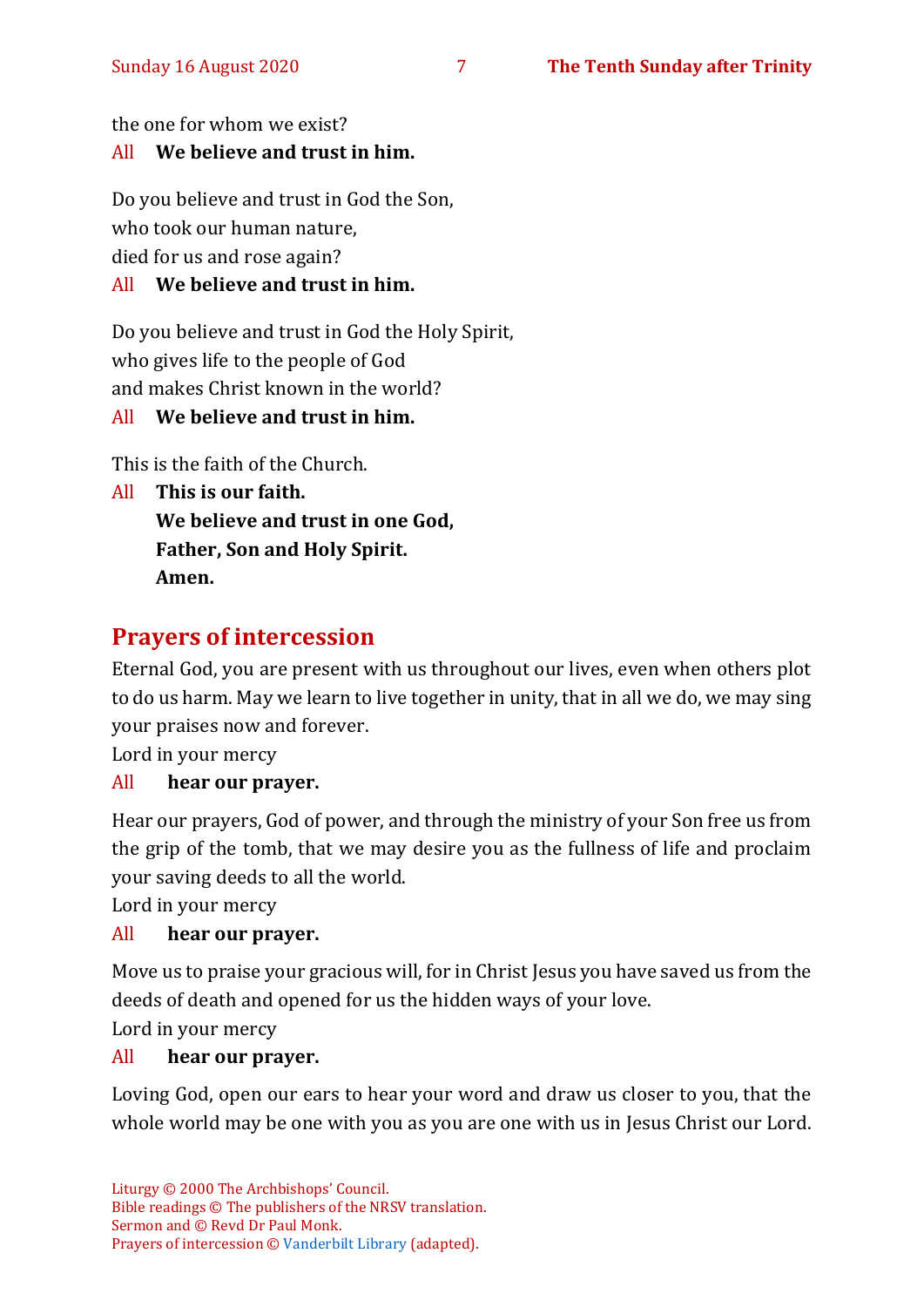Lord in your mercy

#### All **hear our prayer.**

Life-giving God, heal our lives, that we may acknowledge your wonderful deeds and offer you thanks from generation to generation through Jesus Christ our Lord. Lord in your mercy

#### All **hear our prayer.**

Merciful Father,

All **accept these prayers for the sake of your Son, our Saviour Jesus Christ. Amen.**

# **The peace**

The fruit of the Spirit is love, joy and peace.

The peace of the Lord be always with you,

All **And also with you.**

HYMN 3 **[And can it be](https://www.youtube.com/watch?v=uzDes9IVdzg)** (please click on this link to hear the hymn)

The liturgy of the Communion Service appears below

# The Dismissal

The Lord bless you and keep you. The Lord make his face to shine upon you and be gracious to you. The Lord lift up the light of his countenance upon you and give you his peace; and the blessing of God the Almighty: Father, Son, and Holy Spirit, be with you now and remain with you always. All **Amen.**

HYMN 4 **[Have thine own way](https://www.youtube.com/watch?v=h0Yu4_-orSU)** (please click on this link to hear the hymn)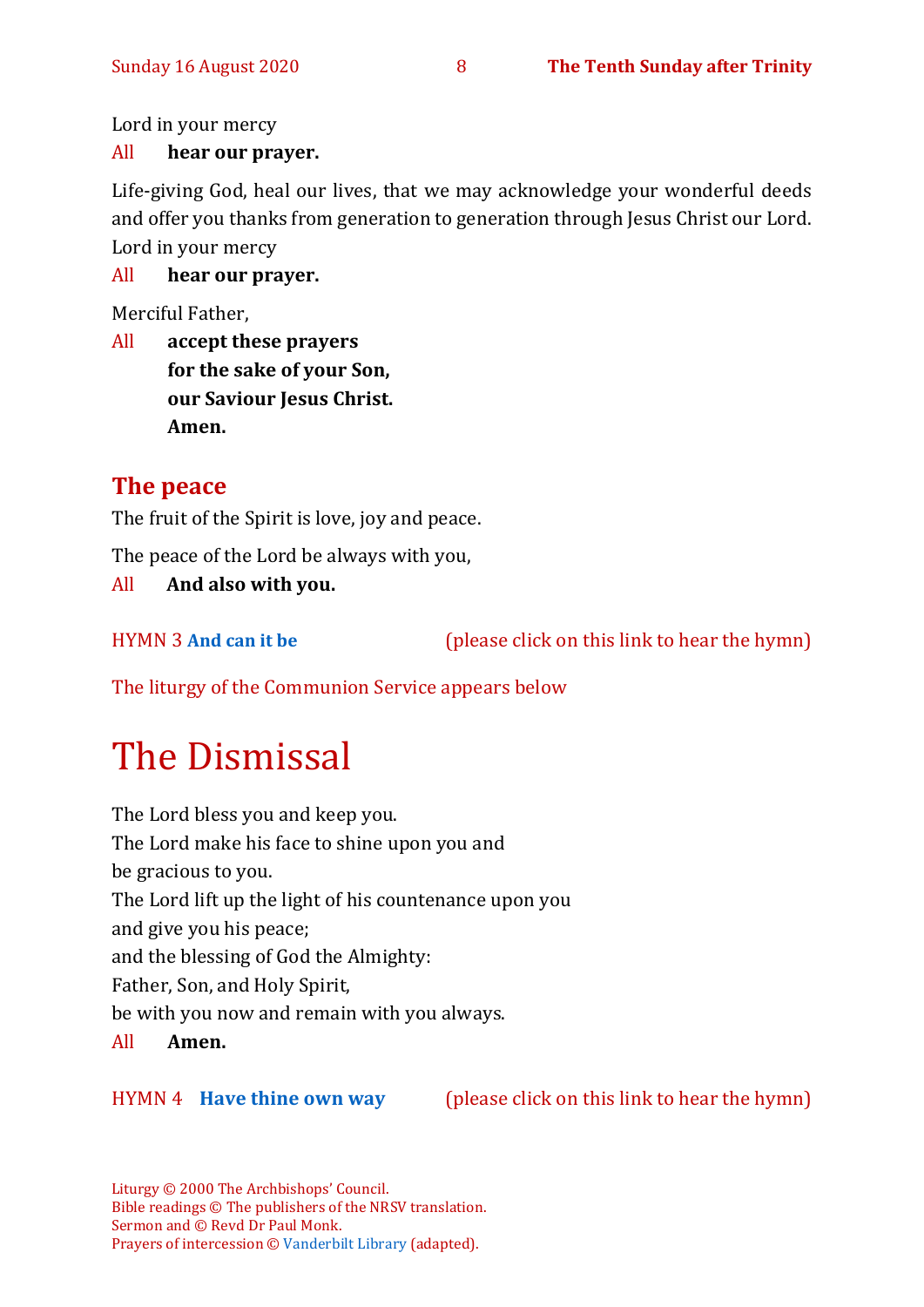Go in peace to love and serve the Lord.

All **In the name of Christ. Amen.**

Liturgy © 2000 The Archbishops' Council. Bible readings © The publishers of the NRSV translation. Sermon and © Revd Dr Paul Monk. Prayers of intercession © [Vanderbilt Library](https://lectionary.library.vanderbilt.edu/prayers.php?id=155) (adapted).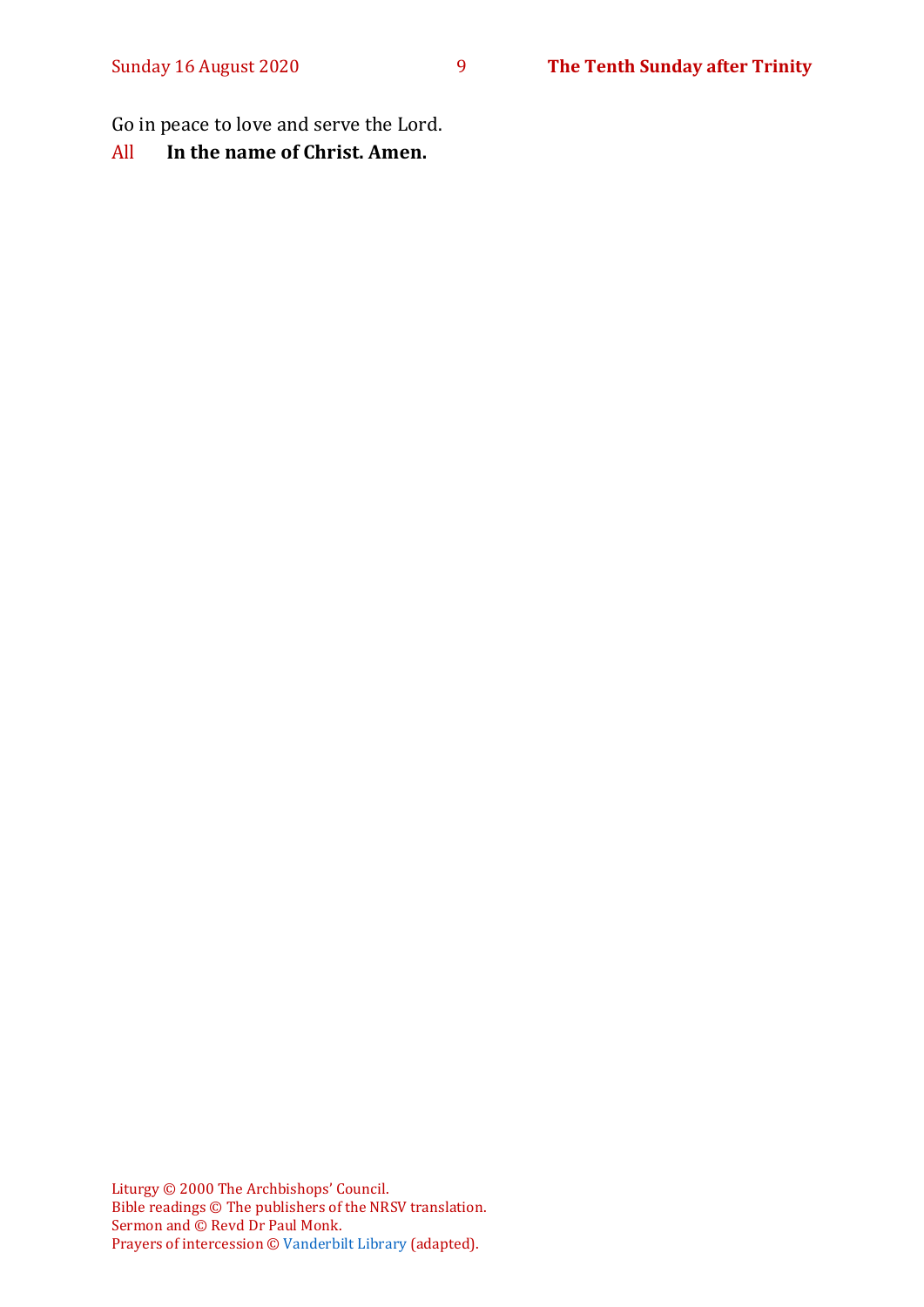# The Liturgy of the Sacrament

# Eucharistic Prayer (prayer E)

The Lord be with you

#### All **and also with you.**

Lift up your hearts.

#### All **We lift them to the Lord.**

Let us give thanks to the Lord our God.

### All **It is right to give thanks and praise.**

Father, you made the world and love your creation. You gave your Son Jesus Christ to be our Saviour. His dying and rising have set us free from sin and death. And so we gladly thank you, with saints and angels praising you, and saying,

All **Holy, holy, holy Lord, God of power and might, heaven and earth are full of your glory. Hosanna in the highest. Blessed is he who comes in the name of the Lord. Hosanna in the highest.**

We praise and bless you, loving Father, through Jesus Christ, our Lord; and as we obey his command, send your Holy Spirit, that broken bread and wine outpoured may be for us the body and blood of your dear Son.

On the night before he died he had supper with his friends and, taking bread, he praised you. He broke the bread, gave it to them and said: Take, eat; this is my body which is given for you; do this in remembrance of me.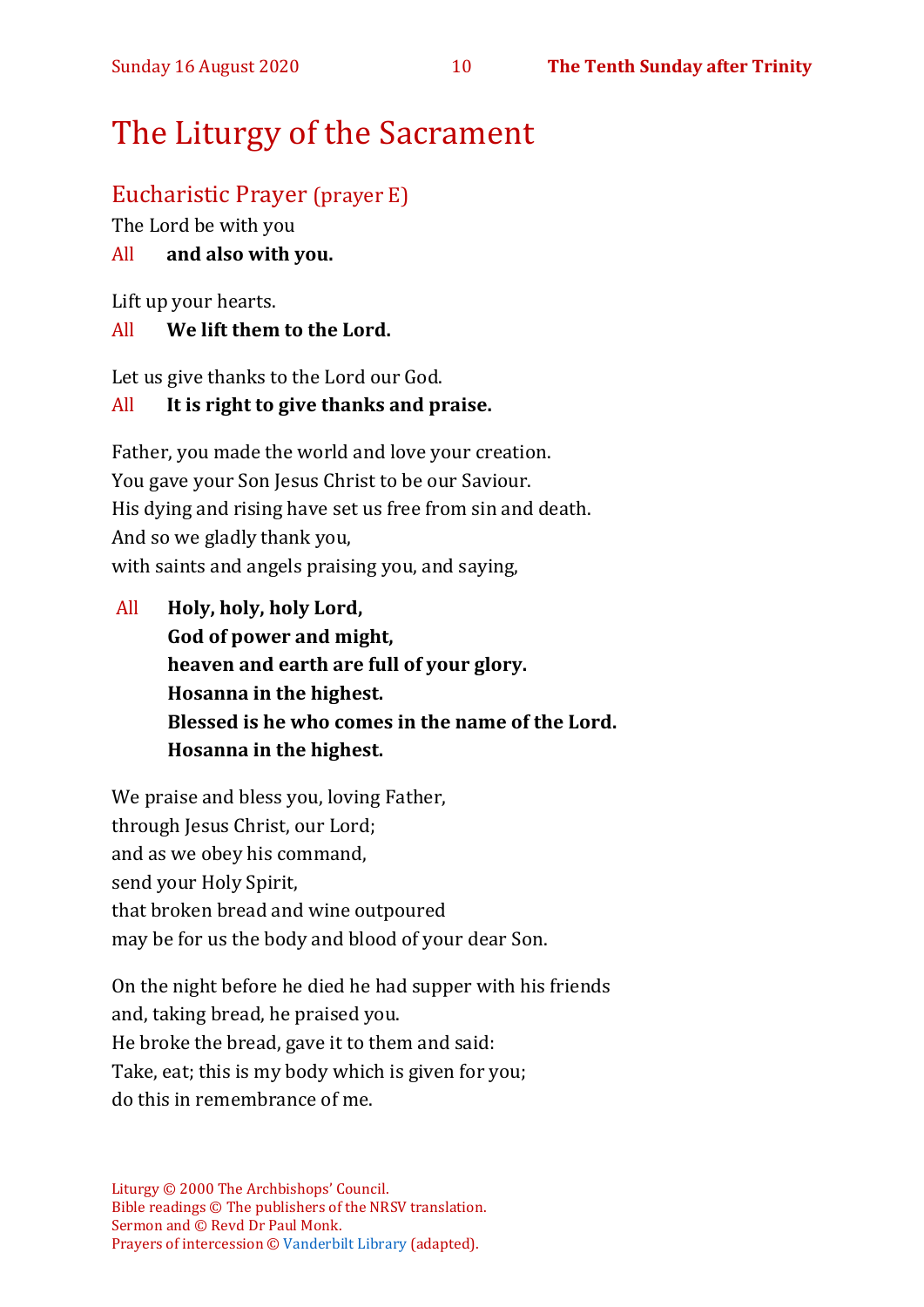When supper was ended he took the cup of wine. Again he praised you, gave it to them and said: Drink this, all of you; this is my blood of the new covenant, which is shed for you and for many for the forgiveness of sins. Do this, as often as you drink it, in remembrance of me.

So, Father, we remember all that Jesus did, in him we plead with confidence his sacrifice made once for all upon the cross.

Bringing before you the bread of life and cup of salvation, we proclaim his death and resurrection until he comes in glory.

Great is the mystery of faith:

All **Christ has died. Christ is risen. Christ will come again.**

Lord of all life, help us to work together for that day when your kingdom comes and justice and mercy will be seen in all the earth.

Look with favour on your people, gather us in your loving arms and bring us with all the saints to feast at your table in heaven.

Through Christ, and with Christ, and in Christ, in the unity of the Holy Spirit, all honour and glory are yours, O loving Father, for ever and ever.

#### All **Amen.**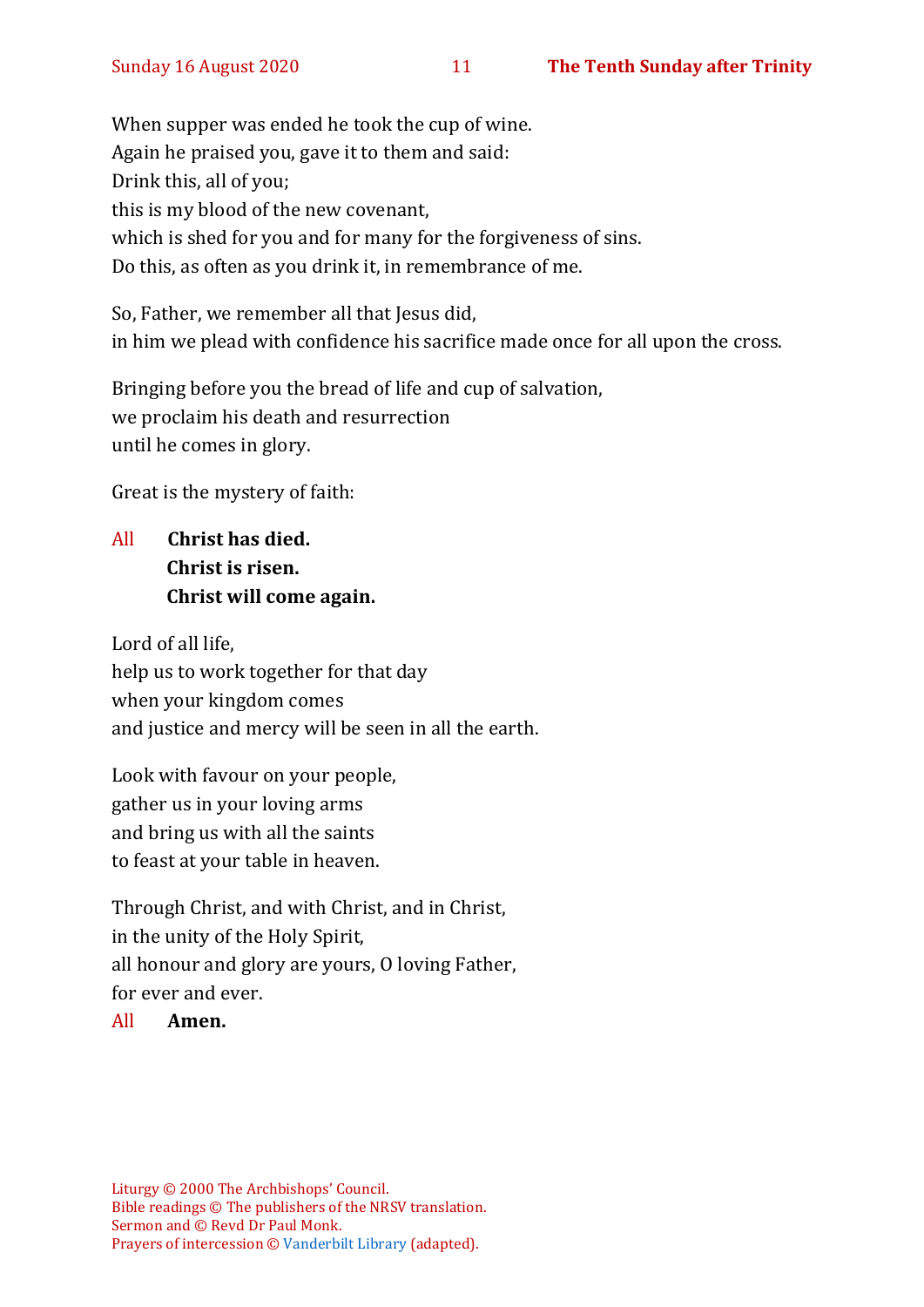# The Lord's Prayer

As our Saviour taught us, so we pray

All **Our Father in heaven, hallowed be your name, your kingdom come, your will be done, on earth as in heaven. Give us today our daily bread. Forgive us our sins as we forgive those who sin against us. Lead us not into temptation but deliver us from evil. For the kingdom, the power, and the glory are yours**

**now and for ever. Amen.**

# Breaking of the Bread

We break this bread to share in the body of Christ.

- All **Though we are many, we are one body, because we all share in one bread.**
- All **Lamb of God,**

**you take away the sin of the world, have mercy on us.**

**Lamb of God, you take away the sin of the world, have mercy on us.**

**Lamb of God, you take away the sin of the world, grant us peace.**

Draw near with faith. Receive the body of our Lord Jesus Christ which he gave for you, and his blood which he shed for you. Eat and drink in remembrance that he died for you, and feed on him in your hearts by faith with thanksgiving.